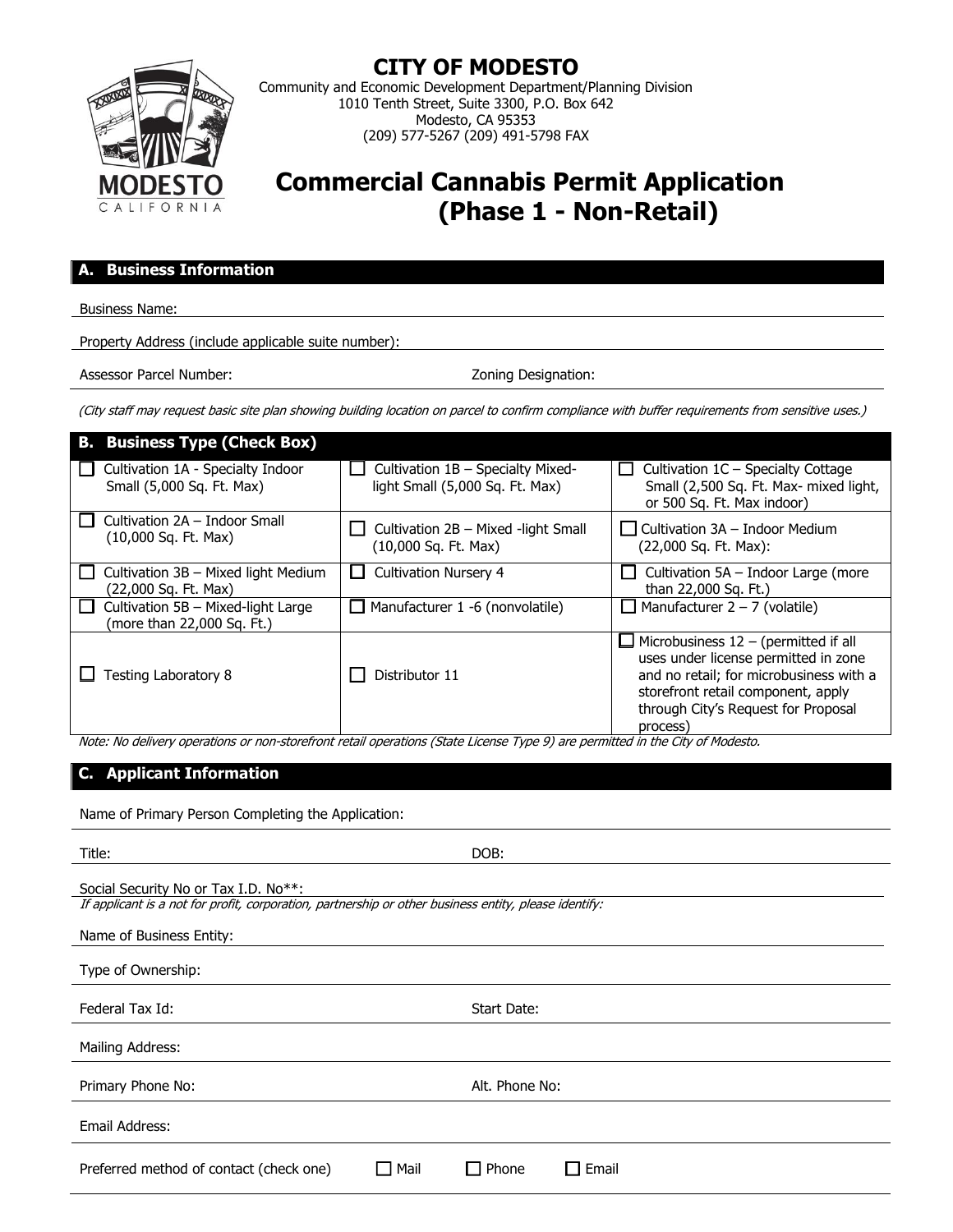# **D. Interested Parties Information\***

| Name:                                   |                |                |              |
|-----------------------------------------|----------------|----------------|--------------|
| Title:                                  |                | DOB:           |              |
| Social Security No or Tax I.D.**:       |                |                |              |
| Mailing Address:                        |                |                |              |
| Primary Phone No:                       |                | Alt. Phone No: |              |
| Email Address:                          |                |                |              |
| Preferred method of contact (check one) | $\Box$ Mail    | $\Box$ Phone   | $\Box$ Email |
| Name:                                   |                |                |              |
| Title:                                  |                | DOB:           |              |
| Social Security No or Tax I.D**:        |                |                |              |
| Mailing Address:                        |                |                |              |
| Alt. Phone No:<br>Primary Phone No:     |                |                |              |
| Email Address:                          |                |                |              |
| Preferred method of contact (check one) | $\Box$ Mail    | $\Box$ Phone   | $\Box$ Email |
| Name:                                   |                |                |              |
| Title:                                  |                | DOB:           |              |
| Social Security No or Tax I.D**:        |                |                |              |
| Mailing Address:                        |                |                |              |
| Primary Phone No:<br>Alt. Phone No:     |                |                |              |
| Email Address:                          |                |                |              |
| Preferred method of contact (check one) | $\square$ Mail | $\Box$ Phone   | $\Box$ Email |

Please attach additional sheets if there are more than 3 applicants or interested parties.

\*Interested parties, are all persons with at least 10% interest in the cannabis business, which includes partners, officers, directors, and stockholders of every corporation, limited liability company, or general limited partnership that owns at least 10% of the stock, capital, profits, voting rights, or membership interest of the commercial cannabis business or that is one of the partners in the commercial cannabis business; the managers of the commercial cannabis business. Interested parties include any party that holds a lien on the cannabis business in excess of \$10,000.

\*\*Private information such as social security and tax I.D. numbers will not be disclosed to the public.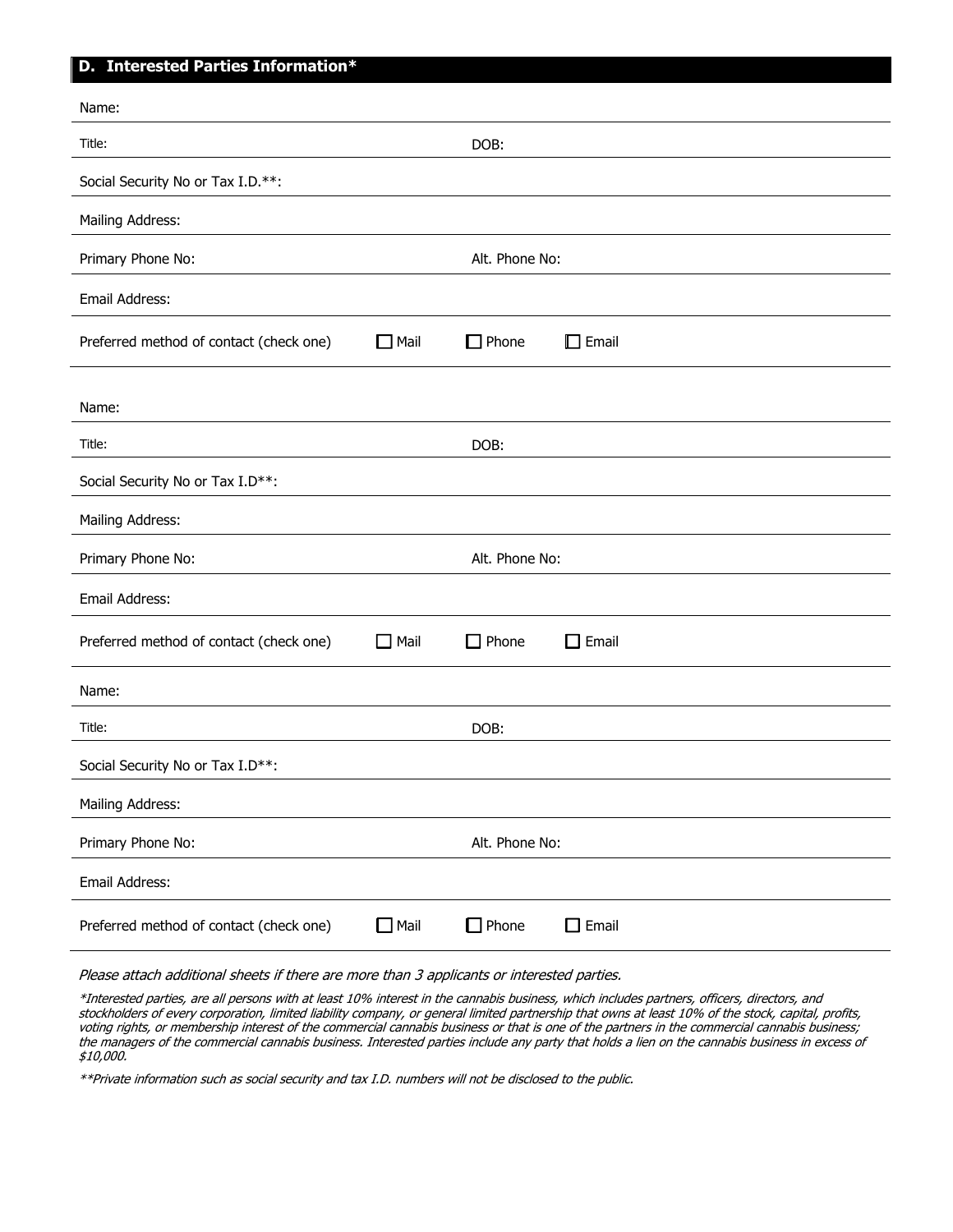#### **E. Information on Property Owner or Landlord**

| Name:                                   |                |                |              |
|-----------------------------------------|----------------|----------------|--------------|
| Mailing Address:                        |                |                |              |
| Primary Phone No:                       |                | Alt. Phone No: |              |
| Email Address:                          |                |                |              |
| Preferred method of contact (check one) | $\square$ Mail | $\Box$ Phone   | $\Box$ Email |

If the applicant is not the legal owner of the property, the application must be accompanied by a notarized Owner's Statement of Consent Form to operate a commercial cannabis business on the property.

#### **F. Related License Information**

The applicant and/or interested parties has been associated with a commercial cannabis permit in the past 10 years.

| No (If yes, please provide the following information)<br>Yes                                                                                                                   |                       |           |  |
|--------------------------------------------------------------------------------------------------------------------------------------------------------------------------------|-----------------------|-----------|--|
| Name:                                                                                                                                                                          |                       |           |  |
| Address:                                                                                                                                                                       | Start Date:           | End Date: |  |
| <b>Business Name:</b>                                                                                                                                                          | <b>Business Type:</b> |           |  |
| <b>Status of state cannabis license:</b>                                                                                                                                       |                       |           |  |
| $\Box$ Not applied $\Box$ Applied for temporary license $\Box$ Applied for permanent license $\Box$ Received temporary license (attach)<br>Received permanent license (attach) |                       |           |  |

Please attach additional sheets if necessary.

### **G. City Authorization**

 $\Box$  I, the applicant, provide authorization and consent for the City Manager or his/her designee to seek verification of the information contained on this application.

# **H. Indemnification**

 $\Box$  I, the applicant, agree to the fullest extent permitted by law, any actions taken by a public officer, authorized agent, or employee under the provisions of Chapter 3 of Tile 10, Article 7, Commercial Cannabis Uses, shall not become a personal liability of any public officer, authorized agent, or employee of the City. To the maximum extent permitted by law, the permittee under this Article 7 shall defend (with counsel acceptable to the City), indemnify and hold harmless the City of Modesto, the Modesto City Council, and its respective officials, officers, employees, representatives, agents and volunteers from any liability, damages, actions, claims, demands, litigations, loss (direct or indirect), causes of action, proceedings, or judgments (including legal costs, attorneys' fees, expert witness or consultant fees, City Attorney or staff time, expenses or costs) against the City to attach, set aside, void or annul, any cannabis-related approvals and actions and strictly comply with the conditions under which such permit is granted, in any. The City may elect, in its sole discretion, to participate in the defense of said action and the permittee shall reimburse the City for its reasonable legal costs and attorneys' fees.

## **I. Nonrefundable Filing Fee**

 $\Box$  I, the applicant, understand and accept that the nonrefundable filling fee of \$4,750.00 must be submitted with the completed Commercial Cannabis Business Application and will be retained by the city regardless of the out-come of the application review.

A second filing fee will be due upon submission of Phase 2 of the application, as follows: \$10,000 (for facilities 10,000 square feet or less) or \$20,000 (for facilities over 10,000 square feet)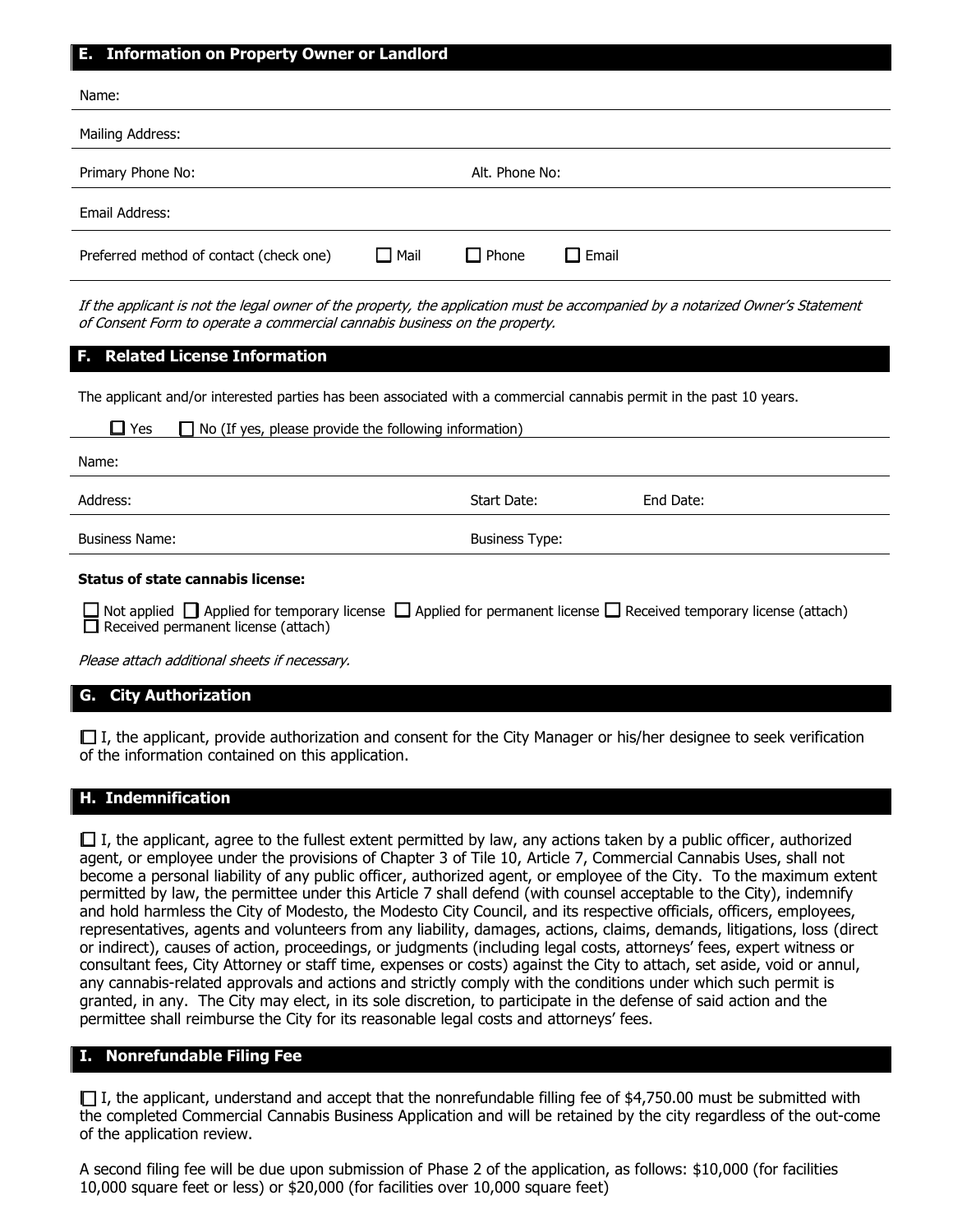#### **J. Background – Request for Live Scan Services**

 $\Box$  I, the applicant, understand that a completed Request for Live Scan Service, State of California Form BCIA 8016, as determined by the City of Modesto, must be submitted for processing to a duly authorized business or the Police Department by **applicant and all interested parties listed on the application**. I also understand that prior to submitting a Request for Live Scan Service, a Cannabis Permit Background Application must be submitted to the Modesto Police Department. All applicable fees and charges are the responsibility of the applicants and interested parties. A receipt establishing that the appropriate number of background checks have been submitted is required in order for this Phase 1 application to be processed.

#### **Applicants or interested parties who do not clear the background check may not proceed to Phase 2 of the application process. Please see the General Information sheet for details on disqualifying criminal convictions.**

### **K. Applicant's Certification**

I agree to abide by and conform to the conditions of the permit and all provisions of the Modesto Municipal Code pertaining to the establishment and operation of the commercial cannabis use. I acknowledge that the approval of the Commercial Cannabis Permit shall, in no way, permit any activity contrary to the Modesto Municipal Code, or any activity which is in violation of any applicable law. I also understand and agree that no commercial cannabis operations or activity for which a state license is required may commence until I have received both a City Commercial Cannabis Permit and a state cannabis license.

I certify under penalty of perjury under the laws of the State of California, that I have personal knowledge of the information contained in this application, and that the information contained herein is true and correct.

Signature: Date:

**The information contained on this document is subject to disclosure under the Public Records Act, with the exception of qualifying private information such as social security and tax I.D. numbers.**

| (Staff Use Only) |  |  |
|------------------|--|--|
|                  |  |  |
| <b>File No.:</b> |  |  |
| <b>Tidemark</b>  |  |  |
| <b>Case No.:</b> |  |  |
| Date:            |  |  |
|                  |  |  |
| Rec'd by:        |  |  |